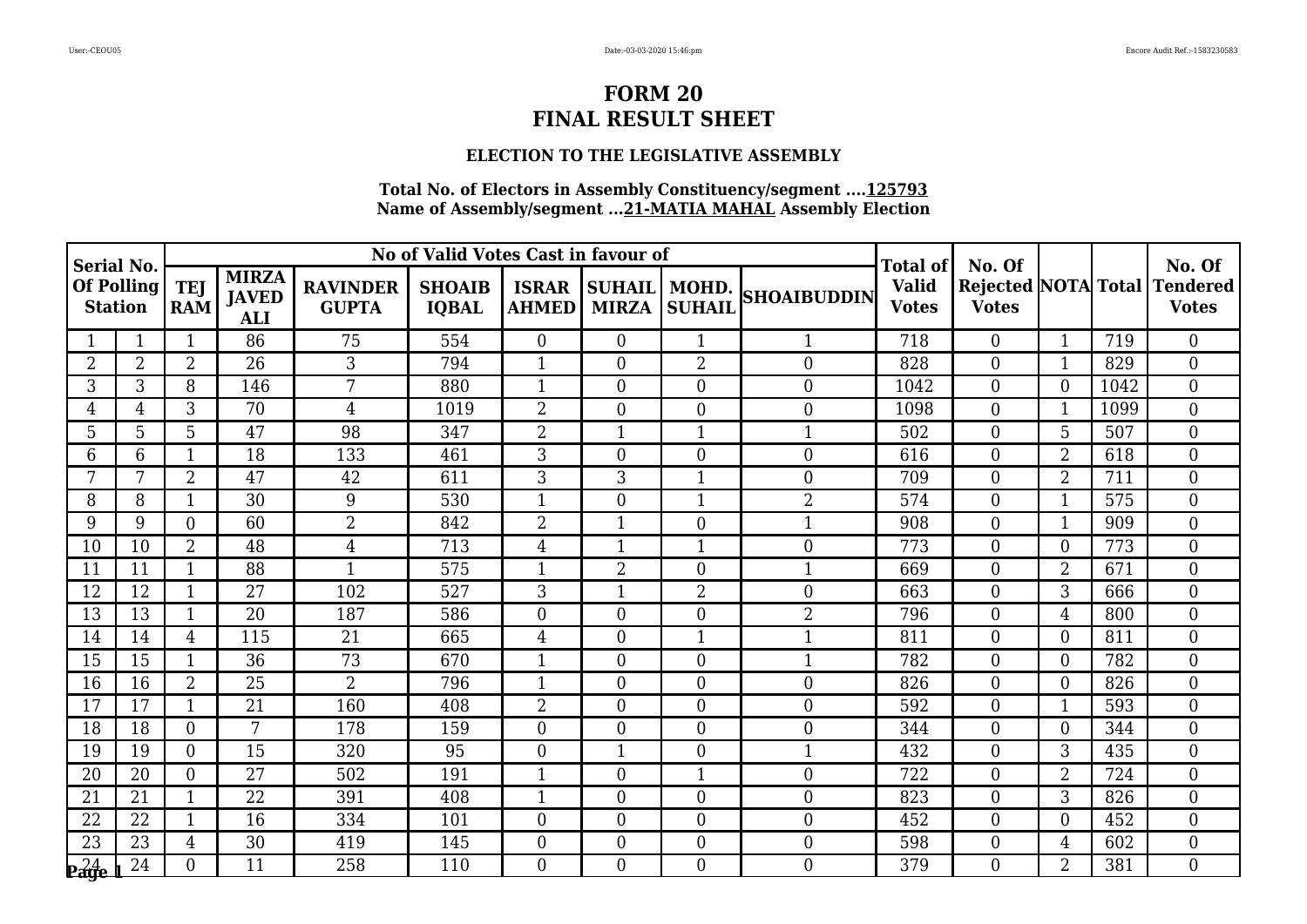### **ELECTION TO THE LEGISLATIVE ASSEMBLY**

| Serial No.                   |                 |                                                                        |                 |                                 | No of Valid Votes Cast in favour of |                  |                                                                |                  |                                     | Total of | No. Of                                     |                |     | No. Of                          |
|------------------------------|-----------------|------------------------------------------------------------------------|-----------------|---------------------------------|-------------------------------------|------------------|----------------------------------------------------------------|------------------|-------------------------------------|----------|--------------------------------------------|----------------|-----|---------------------------------|
| Of Polling<br><b>Station</b> |                 | <b>MIRZA</b><br><b>TEJ</b><br><b>JAVED</b><br><b>RAM</b><br><b>ALI</b> |                 | <b>RAVINDER</b><br><b>GUPTA</b> | <b>SHOAIB</b><br><b>IQBAL</b>       |                  | SUHAIL   MOHD.<br><b>ISRAR</b><br><b>AHMED</b><br><b>MIRZA</b> |                  | <b>SHOAIBUDDIN</b><br><b>SUHAIL</b> |          | <b>Rejected NOTA Total</b><br><b>Votes</b> |                |     | <b>Tendered</b><br><b>Votes</b> |
| 25                           | 25              | $\overline{2}$                                                         | 24              | 246                             | 226                                 | $\overline{0}$   | $\mathbf{1}$                                                   | $\overline{0}$   | $\Omega$                            | 499      | $\Omega$                                   | $\theta$       | 499 | $\overline{0}$                  |
| 26                           | 26              | 10                                                                     | 16              | 258                             | 318                                 | $\mathbf{1}$     | $\overline{0}$                                                 | $\boldsymbol{0}$ | $\overline{0}$                      | 603      | $\overline{0}$                             | 1              | 604 | $\mathbf{0}$                    |
| 27                           | 27              | 3                                                                      | 37              | 317                             | 158                                 | $\overline{0}$   | $\boldsymbol{0}$                                               | $\overline{0}$   | $\overline{0}$                      | 515      | $\overline{0}$                             | $\overline{2}$ | 517 | $\boldsymbol{0}$                |
| 28                           | 28              | 3                                                                      | 30              | 352                             | 141                                 | $\overline{0}$   | $\overline{0}$                                                 | $\boldsymbol{0}$ | $\overline{0}$                      | 526      | $\Omega$                                   | $\theta$       | 526 | $\mathbf{0}$                    |
| 29                           | 29              | $\overline{0}$                                                         | 14              | 366                             | 140                                 | 3                | $\boldsymbol{0}$                                               | 2                |                                     | 526      | $\overline{0}$                             |                | 527 | 1                               |
| 30                           | 30              | $\overline{0}$                                                         | 21              | 468                             | 181                                 | $\mathbf{1}$     | $\mathbf{1}$                                                   | $\overline{2}$   |                                     | 675      | $\overline{0}$                             | $\overline{0}$ | 675 | $\mathbf{0}$                    |
| 31                           | 31              | $\overline{2}$                                                         | $\overline{2}$  | 485                             | 156                                 | $\overline{0}$   | $\theta$                                                       | $\overline{0}$   |                                     | 646      | $\Omega$                                   | 5              | 651 | $\overline{0}$                  |
| 32                           | 32              | $\mathbf{1}$                                                           | 25              | 348                             | 118                                 | $\overline{0}$   | $\overline{2}$                                                 | $\overline{2}$   | $\overline{0}$                      | 496      | $\Omega$                                   | 4              | 500 | $\mathbf{0}$                    |
| 33                           | $\overline{33}$ | $\mathbf{1}$                                                           | 27              | 403                             | 123                                 | $\overline{0}$   | $\mathbf{0}$                                                   | $\overline{0}$   | $\overline{0}$                      | 554      | $\overline{0}$                             | 3              | 557 | $\overline{0}$                  |
| 34                           | 34              | $\overline{2}$                                                         | 39              | 397                             | 129                                 | $\overline{0}$   | $\overline{0}$                                                 | $\overline{0}$   | 1                                   | 568      | $\Omega$                                   | 3              | 571 | $\overline{0}$                  |
| 35                           | 35              | 10                                                                     | 42              | 245                             | 141                                 | $\overline{0}$   | $\overline{0}$                                                 | $\boldsymbol{0}$ | $\overline{0}$                      | 438      | $\overline{0}$                             | $\theta$       | 438 | $\mathbf{0}$                    |
| 36                           | 36              | $\overline{2}$                                                         | 20              | 134                             | 455                                 | $\mathbf{1}$     | $\overline{0}$                                                 | $\boldsymbol{0}$ | $\overline{0}$                      | 612      | $\overline{0}$                             | $\overline{0}$ | 612 | $\overline{0}$                  |
| 37                           | 37              | 3                                                                      | 42              | 197                             | 301                                 | $\overline{0}$   | $\overline{2}$                                                 | $\mathbf{1}$     | $\overline{0}$                      | 546      | $\Omega$                                   | $\theta$       | 546 | $\mathbf{0}$                    |
| 38                           | 38              | 3                                                                      | 60              | 208                             | 323                                 | $\overline{0}$   | $\overline{0}$                                                 | $\mathbf{1}$     | $\overline{0}$                      | 595      | $\Omega$                                   |                | 596 | $\mathbf{0}$                    |
| 39                           | 39              | 6                                                                      | 25              | 244                             | 221                                 | $\boldsymbol{0}$ | $\mathbf{0}$                                                   | $\overline{2}$   | $\overline{2}$                      | 500      | $\overline{0}$                             | $\theta$       | 500 | $\overline{0}$                  |
| 40                           | 40              | $\mathbf{1}$                                                           | 52              | 202                             | 389                                 | $\overline{0}$   | $\mathbf{1}$                                                   | $\overline{0}$   | 1                                   | 646      | $\overline{0}$                             | 1              | 647 | $\boldsymbol{0}$                |
| 41                           | 41              | $\overline{2}$                                                         | 36              | 7                               | 947                                 | $\overline{4}$   | $\boldsymbol{0}$                                               | $\overline{2}$   | $\overline{0}$                      | 998      | $\overline{0}$                             | 1              | 999 | $\mathbf{0}$                    |
| 42                           | 42              | $\Omega$                                                               | $\overline{26}$ | $\overline{2}$                  | 786                                 | $\overline{5}$   | $\mathbf{1}$                                                   | $\overline{0}$   | $\overline{0}$                      | 820      | $\Omega$                                   | $\theta$       | 820 | $\overline{0}$                  |
| 43                           | 43              | 1                                                                      | 19              | 242                             | 99                                  | $\mathbf{1}$     | $\overline{0}$                                                 | $\boldsymbol{0}$ | $\overline{0}$                      | 362      | $\overline{0}$                             | 4              | 366 | $\mathbf{0}$                    |
| 44                           | 44              | $\Omega$                                                               | 27              | 98                              | 829                                 | 5                | $\boldsymbol{0}$                                               | 3                |                                     | 963      | $\overline{0}$                             | 6              | 969 | $\mathbf{0}$                    |
| 45                           | 45              | 5                                                                      | 30              | 57                              | 584                                 | $\mathbf{1}$     | $\overline{0}$                                                 | $\boldsymbol{0}$ | $\overline{0}$                      | 677      | $\Omega$                                   | $\mathbf 1$    | 678 | $\overline{0}$                  |
| 46                           | 46              | $\overline{0}$                                                         | 24              | 58                              | 448                                 | $\overline{4}$   | $\boldsymbol{0}$                                               | $\mathbf{1}$     | $\overline{0}$                      | 535      | $\overline{0}$                             | 1              | 536 | $\mathbf{0}$                    |
| 47                           | 47              | $\mathbf{1}$                                                           | 40              | 9                               | 764                                 | $\overline{0}$   | $\boldsymbol{0}$                                               | $\overline{0}$   | $\mathbf{1}$                        | 815      | $\overline{0}$                             | $\mathbf{1}$   | 816 | $\mathbf{0}$                    |
| $P_{\text{age}}^{48}$        | 48              | $\Omega$                                                               | 16              | 142                             | 472                                 | $\mathbf{1}$     | $\Omega$                                                       | $\theta$         | 1                                   | 632      | $\Omega$                                   | 3              | 635 | $\overline{0}$                  |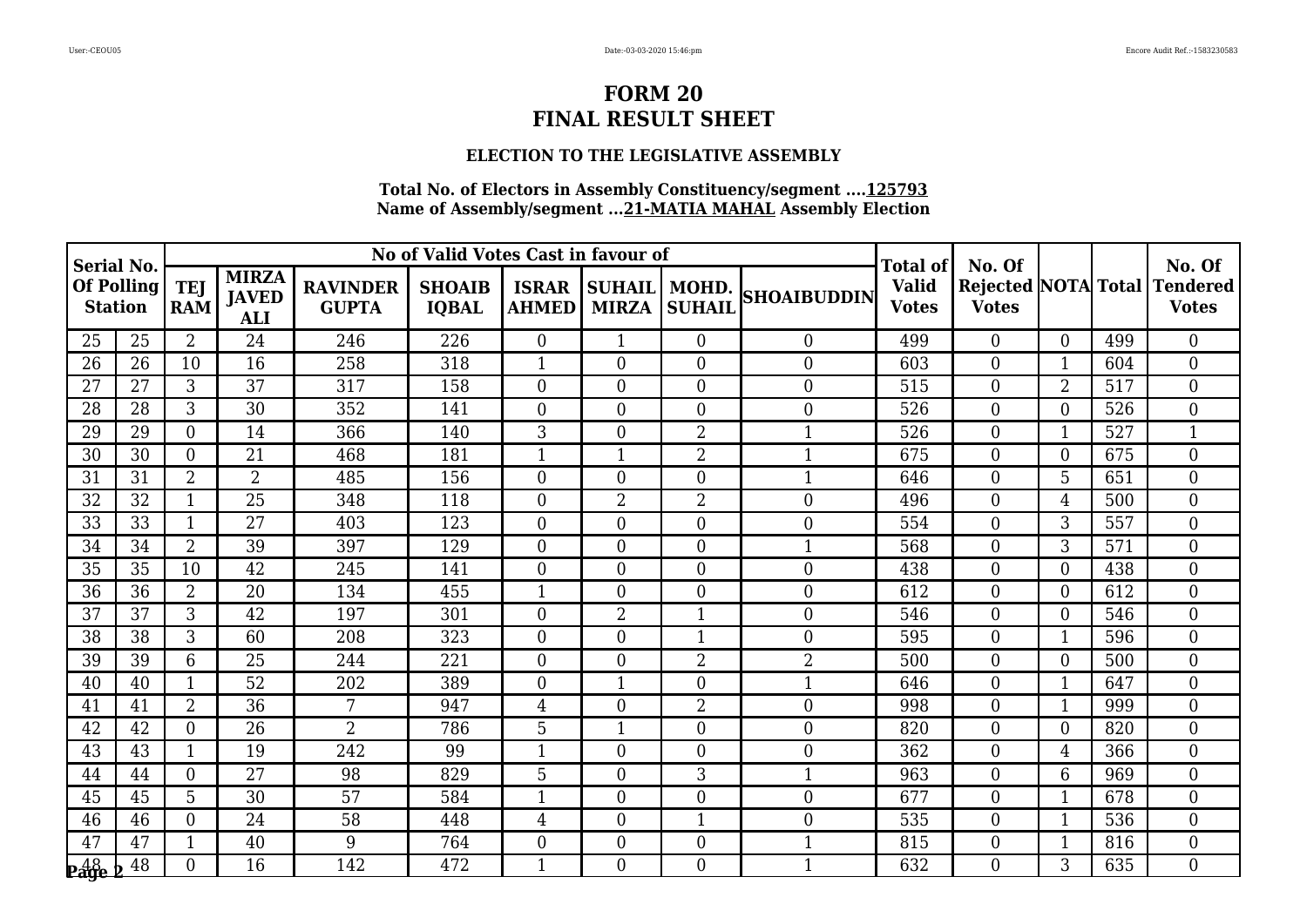### **ELECTION TO THE LEGISLATIVE ASSEMBLY**

| Serial No.                   |                 |                          |                                            |                                 | No of Valid Votes Cast in favour of |                              |                                                        |                  |                    | Total of                     | No. Of                                     |                |     | No. Of                          |
|------------------------------|-----------------|--------------------------|--------------------------------------------|---------------------------------|-------------------------------------|------------------------------|--------------------------------------------------------|------------------|--------------------|------------------------------|--------------------------------------------|----------------|-----|---------------------------------|
| Of Polling<br><b>Station</b> |                 | <b>TEJ</b><br><b>RAM</b> | <b>MIRZA</b><br><b>JAVED</b><br><b>ALI</b> | <b>RAVINDER</b><br><b>GUPTA</b> | <b>SHOAIB</b><br><b>IQBAL</b>       | <b>ISRAR</b><br><b>AHMED</b> | <b>SUHAIL   MOHD.</b><br><b>SUHAIL</b><br><b>MIRZA</b> |                  | <b>SHOAIBUDDIN</b> | <b>Valid</b><br><b>Votes</b> | <b>Rejected NOTA Total</b><br><b>Votes</b> |                |     | <b>Tendered</b><br><b>Votes</b> |
| 49                           | 49              | $\Omega$                 | 13                                         | 137                             | 454                                 | 4                            | $\Omega$                                               | $\overline{0}$   | $\Omega$           | 608                          | $\Omega$                                   | $\mathbf{1}$   | 609 | $\overline{0}$                  |
| 50                           | 50              | $\Omega$                 | 32                                         | 13                              | 828                                 | $\overline{0}$               | $\mathbf{1}$                                           | $\boldsymbol{0}$ | 3                  | 877                          | $\overline{0}$                             | 1              | 878 | $\overline{0}$                  |
| 51                           | 51              | $\mathbf{1}$             | 24                                         | $\overline{4}$                  | 812                                 | $\mathbf{1}$                 | $\boldsymbol{0}$                                       | $\overline{0}$   | $\overline{0}$     | 842                          | $\overline{0}$                             | $\mathbf{1}$   | 843 | $\boldsymbol{0}$                |
| 52                           | 52              | $\Omega$                 | $\overline{25}$                            | 347                             | 173                                 | $\overline{0}$               | $\overline{0}$                                         | $\boldsymbol{0}$ | $\overline{0}$     | 545                          | $\Omega$                                   | $\overline{2}$ | 547 | $\boldsymbol{0}$                |
| 53                           | 53              | $\overline{0}$           | 20                                         | 358                             | 146                                 | $\boldsymbol{0}$             | $\boldsymbol{0}$                                       | $\boldsymbol{0}$ | $\boldsymbol{0}$   | 524                          | $\overline{0}$                             |                | 525 | $\mathbf{0}$                    |
| 54                           | 54              | $\mathbf{1}$             | 14                                         | 473                             | 181                                 | $\mathbf{1}$                 | $\overline{2}$                                         | $\overline{0}$   | $\overline{0}$     | 672                          | $\overline{0}$                             | 5              | 677 | $\mathbf{0}$                    |
| 55                           | 55              | $\overline{2}$           | 29                                         | 329                             | 120                                 | $\mathbf{1}$                 | $\mathbf{1}$                                           | $\overline{0}$   | 1                  | 483                          | $\Omega$                                   | $\mathbf{1}$   | 484 | $\overline{0}$                  |
| 56                           | 56              | $\mathbf{1}$             | 57                                         | 285                             | 99                                  | $\overline{0}$               | $\overline{0}$                                         | $\boldsymbol{0}$ | $\overline{0}$     | 442                          | $\overline{0}$                             | 3              | 445 | $\mathbf{0}$                    |
| 57                           | 57              | $\overline{2}$           | $\overline{22}$                            | 270                             | 415                                 | $\mathbf{1}$                 | $\mathbf{1}$                                           | $\mathbf{1}$     | $\overline{2}$     | 714                          | $\overline{0}$                             | $\overline{0}$ | 714 | $\overline{0}$                  |
| 58                           | 58              | $\Omega$                 | 27                                         | 166                             | 376                                 | $\mathbf{1}$                 | $\overline{2}$                                         | $\boldsymbol{0}$ | 1                  | 573                          | $\overline{0}$                             | $\overline{2}$ | 575 | $\overline{0}$                  |
| 59                           | 59              | 1                        | 9                                          | 312                             | 99                                  | $\mathbf{1}$                 | $\overline{0}$                                         | $\mathbf{1}$     | $\boldsymbol{0}$   | 423                          | $\overline{0}$                             | 3              | 426 | $\mathbf{0}$                    |
| 60                           | 60              | $\mathbf{1}$             | 14                                         | 306                             | 305                                 | $\overline{2}$               | $\overline{0}$                                         | $\boldsymbol{0}$ |                    | 629                          | $\overline{0}$                             | $\overline{0}$ | 629 | $\overline{0}$                  |
| 61                           | 61              | 1                        | 16                                         | 57                              | 592                                 | $\overline{0}$               | $\mathbf{1}$                                           | $\mathbf{1}$     | $\overline{2}$     | 670                          | $\overline{0}$                             | $\mathbf{1}$   | 671 | $\mathbf{0}$                    |
| 62                           | 62              | $\Omega$                 | 19                                         | 13                              | 626                                 | $\overline{0}$               | $\overline{0}$                                         | $\overline{0}$   | $\overline{0}$     | 658                          | $\overline{0}$                             | 1              | 659 | $\mathbf{0}$                    |
| 63                           | 63              | $\Omega$                 | 21                                         | 79                              | 796                                 | $\overline{2}$               | $\mathbf{0}$                                           | $\boldsymbol{0}$ |                    | 899                          | $\overline{0}$                             | 1              | 900 | $\overline{0}$                  |
| 64                           | 64              | $\Omega$                 | 20                                         | 13                              | 568                                 | $\overline{2}$               | $\mathbf{1}$                                           | $\boldsymbol{0}$ | $\boldsymbol{0}$   | 604                          | $\overline{0}$                             | $\overline{0}$ | 604 | $\boldsymbol{0}$                |
| 65                           | 65              | $\overline{2}$           | 27                                         | 3                               | 788                                 | $\mathbf{1}$                 | $\overline{2}$                                         | $\mathbf{1}$     | $\boldsymbol{0}$   | 824                          | $\overline{0}$                             | $\mathbf 1$    | 825 | $\boldsymbol{0}$                |
| 66                           | 66              | $\Omega$                 | $\overline{11}$                            | $\overline{21}$                 | 782                                 | $\overline{2}$               | $\mathbf{1}$                                           | $\overline{0}$   | $\overline{0}$     | 817                          | $\Omega$                                   | $\mathbf{1}$   | 818 | $\overline{0}$                  |
| 67                           | 67              | 1                        | 28                                         | $\mathbf{1}$                    | 675                                 | $\overline{2}$               | $\overline{0}$                                         | $\boldsymbol{0}$ | 3                  | 710                          | $\overline{0}$                             | $\theta$       | 710 | $\mathbf{0}$                    |
| 68                           | 68              | $\mathbf{1}$             | 33                                         | $6\phantom{1}$                  | 655                                 | $\boldsymbol{0}$             | $\boldsymbol{0}$                                       | $\mathbf{1}$     |                    | 697                          | $\overline{0}$                             | $\theta$       | 697 | $\mathbf{0}$                    |
| 69                           | 69              | $\Omega$                 | 22                                         | $\overline{2}$                  | 725                                 | $\overline{2}$               | $\mathbf{1}$                                           | $\boldsymbol{0}$ | 3                  | 755                          | $\Omega$                                   | $\theta$       | 755 | $\overline{0}$                  |
| 70                           | 70              | $\Omega$                 | 11                                         | $\overline{0}$                  | 475                                 | $\boldsymbol{0}$             | $\mathbf{1}$                                           | $\boldsymbol{0}$ |                    | 488                          | $\overline{0}$                             | $\theta$       | 488 | $\mathbf{0}$                    |
| 71                           | $\overline{71}$ | $\mathbf{1}$             | $\overline{28}$                            | $\mathbf{1}$                    | 638                                 | $\overline{4}$               | $\boldsymbol{0}$                                       | $\overline{2}$   | $\overline{0}$     | 674                          | $\overline{0}$                             | 4              | 678 | $\mathbf{0}$                    |
| P <sub>age</sub>             | 72              | $\mathbf{1}$             | $\overline{22}$                            | $\overline{2}$                  | 568                                 | $\mathbf{1}$                 | $\Omega$                                               | $\Omega$         | $\overline{0}$     | 594                          | $\Omega$                                   | $\Omega$       | 594 | $\overline{0}$                  |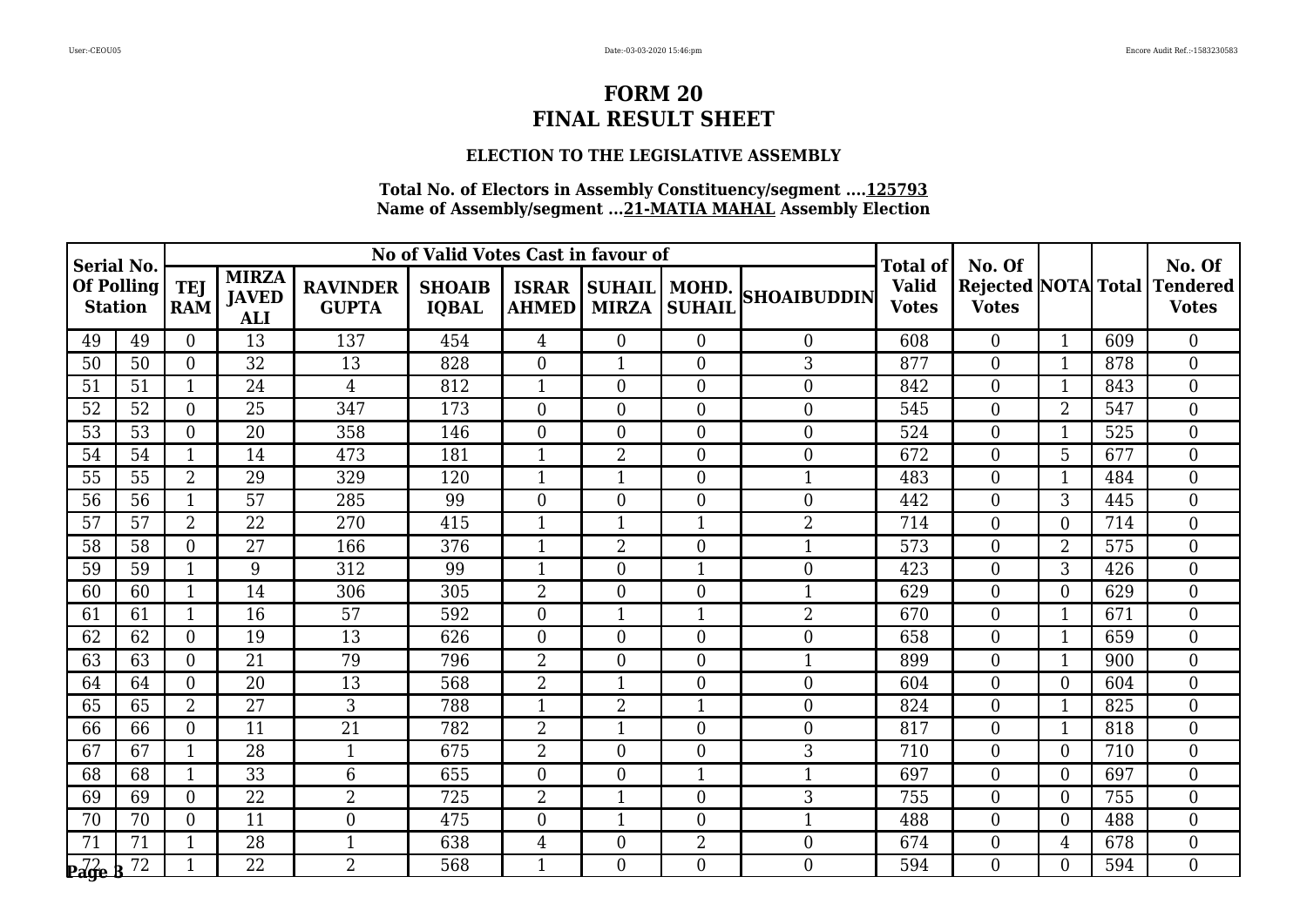### **ELECTION TO THE LEGISLATIVE ASSEMBLY**

| Serial No.                   |    |                          |                                            |                                 | No of Valid Votes Cast in favour of |                              |                                |                  |                    | Total of                     | No. Of                                     |                |     | No. Of                          |
|------------------------------|----|--------------------------|--------------------------------------------|---------------------------------|-------------------------------------|------------------------------|--------------------------------|------------------|--------------------|------------------------------|--------------------------------------------|----------------|-----|---------------------------------|
| Of Polling<br><b>Station</b> |    | <b>TEJ</b><br><b>RAM</b> | <b>MIRZA</b><br><b>JAVED</b><br><b>ALI</b> | <b>RAVINDER</b><br><b>GUPTA</b> | <b>SHOAIB</b><br><b>IQBAL</b>       | <b>ISRAR</b><br><b>AHMED</b> | SUHAIL   MOHD.<br><b>MIRZA</b> | <b>SUHAIL</b>    | <b>SHOAIBUDDIN</b> | <b>Valid</b><br><b>Votes</b> | <b>Rejected NOTA Total</b><br><b>Votes</b> |                |     | <b>Tendered</b><br><b>Votes</b> |
| 73                           | 73 | $\Omega$                 | 16                                         | $\overline{0}$                  | 487                                 | $\overline{0}$               | $\overline{2}$                 | $\mathbf{1}$     | $\overline{0}$     | 506                          | $\overline{0}$                             | $\mathbf{1}$   | 507 | $\overline{0}$                  |
| 74                           | 74 | 3                        | 30                                         | $\overline{2}$                  | 895                                 | $\mathbf{1}$                 | $\overline{4}$                 | $\mathbf{1}$     | $\overline{2}$     | 938                          | $\overline{0}$                             | 5              | 943 | $\overline{0}$                  |
| 75                           | 75 | $\mathbf{1}$             | 22                                         | $\overline{2}$                  | 717                                 | $\mathbf{1}$                 | 1                              | $\boldsymbol{0}$ | $\overline{0}$     | 744                          | $\overline{0}$                             | $\theta$       | 744 | $\mathbf{0}$                    |
| 76                           | 76 | $\Omega$                 | 5                                          | 3                               | 720                                 | $\boldsymbol{0}$             | $\mathbf{1}$                   | $\boldsymbol{0}$ | $\overline{2}$     | 731                          | $\Omega$                                   | $\Omega$       | 731 | $\overline{0}$                  |
| 77                           | 77 | $\theta$                 | 13                                         | 2                               | 727                                 | $\overline{2}$               | 1                              | $\boldsymbol{0}$ | $\overline{0}$     | 745                          | $\overline{0}$                             | 3              | 748 | $\mathbf{0}$                    |
| 78                           | 78 | $\Omega$                 | 31                                         | 30                              | 761                                 | 5                            | 3                              | $\overline{0}$   | 1                  | 831                          | $\overline{0}$                             | $\overline{0}$ | 831 | $\boldsymbol{0}$                |
| 79                           | 79 | $\overline{2}$           | 26                                         | 11                              | 566                                 | $\overline{4}$               | $\mathbf{1}$                   | $\boldsymbol{0}$ |                    | 611                          | $\overline{0}$                             | $\overline{2}$ | 613 | $\mathbf{0}$                    |
| 80                           | 80 | 1                        | 15                                         | 216                             | 517                                 | $\overline{0}$               | $\overline{0}$                 | $\overline{2}$   | $\overline{0}$     | 751                          | $\overline{0}$                             | $\overline{2}$ | 753 | $\overline{0}$                  |
| 81                           | 81 | $\overline{0}$           | $\overline{11}$                            | $\overline{31}$                 | 895                                 | $\mathbf{1}$                 | $\mathbf{1}$                   | $\overline{0}$   | $\overline{2}$     | 941                          | $\overline{0}$                             | $\overline{2}$ | 943 | $\overline{0}$                  |
| 82                           | 82 | $\Omega$                 | 19                                         | 40                              | 796                                 | $\overline{4}$               | 3                              | $\overline{0}$   | 1                  | 863                          | $\Omega$                                   | $\mathbf 1$    | 864 | $\overline{0}$                  |
| 83                           | 83 | $\Omega$                 | 29                                         | 18                              | 765                                 | $\overline{2}$               | $\overline{0}$                 | $\boldsymbol{0}$ |                    | 815                          | $\overline{0}$                             | $\theta$       | 815 | $\mathbf{0}$                    |
| 84                           | 84 | $\overline{2}$           | 13                                         | 41                              | 848                                 | $\mathbf{1}$                 | $\boldsymbol{0}$               | $\boldsymbol{0}$ | $\overline{0}$     | 905                          | $\overline{0}$                             | 1              | 906 | $\mathbf{0}$                    |
| 85                           | 85 | $\mathbf{1}$             | 6                                          | 14                              | 518                                 | $\overline{0}$               | $\overline{0}$                 | $\overline{0}$   | $\overline{0}$     | 539                          | $\overline{0}$                             | $\mathbf{1}$   | 540 | $\boldsymbol{0}$                |
| 86                           | 86 | 1                        | 25                                         | 54                              | 633                                 | $\overline{2}$               | $\overline{0}$                 | $\boldsymbol{0}$ | $\overline{0}$     | 715                          | $\overline{0}$                             | $\overline{2}$ | 717 | $\mathbf{0}$                    |
| 87                           | 87 | $\overline{0}$           | 17                                         | 38                              | 749                                 | $\mathbf{1}$                 | $\mathbf{1}$                   | $\boldsymbol{0}$ | $\overline{0}$     | 806                          | $\overline{0}$                             | $\overline{2}$ | 808 | $\overline{0}$                  |
| 88                           | 88 | $\mathbf{1}$             | 14                                         | 98                              | 562                                 | $\mathbf{1}$                 | $\mathbf{1}$                   | $\overline{0}$   | $\overline{0}$     | 677                          | $\overline{0}$                             | $\theta$       | 677 | $\mathbf{0}$                    |
| 89                           | 89 | $\mathbf{1}$             | 23                                         | 37                              | 619                                 | 3                            | $\mathbf{1}$                   | $\overline{0}$   | $\overline{0}$     | 684                          | $\Omega$                                   | 5              | 689 | $\overline{0}$                  |
| 90                           | 90 | $\Omega$                 | $\overline{7}$                             | 3                               | 642                                 | $\overline{2}$               | $\overline{2}$                 | $\overline{0}$   | $\overline{0}$     | 656                          | $\overline{0}$                             | $\theta$       | 656 | $\overline{0}$                  |
| 91                           | 91 | 3                        | 4                                          | 26                              | 565                                 | 3                            | $\overline{0}$                 | $\mathbf{1}$     | $\overline{2}$     | 604                          | $\overline{0}$                             |                | 605 | $\mathbf{0}$                    |
| 92                           | 92 | $\mathbf{1}$             | 25                                         | 9                               | 707                                 | $\overline{2}$               | $\boldsymbol{0}$               | $\boldsymbol{0}$ | $\boldsymbol{0}$   | 744                          | $\overline{0}$                             | $\theta$       | 744 | $\mathbf{0}$                    |
| 93                           | 93 | $\overline{0}$           | 7                                          | 12                              | 861                                 | $\overline{2}$               | $\overline{0}$                 | $\boldsymbol{0}$ | $\overline{2}$     | 884                          | $\overline{0}$                             | $\mathbf{1}$   | 885 | $\overline{0}$                  |
| 94                           | 94 | $\overline{0}$           | 6                                          | $\mathbf{1}$                    | 737                                 | 3                            | $\mathbf{1}$                   | $\boldsymbol{0}$ |                    | 749                          | $\overline{0}$                             | 1              | 750 | $\mathbf{0}$                    |
| 95                           | 95 | $\overline{4}$           | 27                                         | $\overline{2}$                  | 915                                 | $\mathbf{1}$                 | $\mathbf{1}$                   | $\overline{0}$   | $\overline{0}$     | 950                          | $\overline{0}$                             | $\overline{0}$ | 950 | $\mathbf{0}$                    |
| <b>Page</b>                  | 96 | $\mathbf{1}$             | 21                                         | $\overline{0}$                  | 770                                 | 4                            | $\Omega$                       | $\theta$         | $\overline{0}$     | 796                          | $\Omega$                                   | 3              | 799 | $\overline{0}$                  |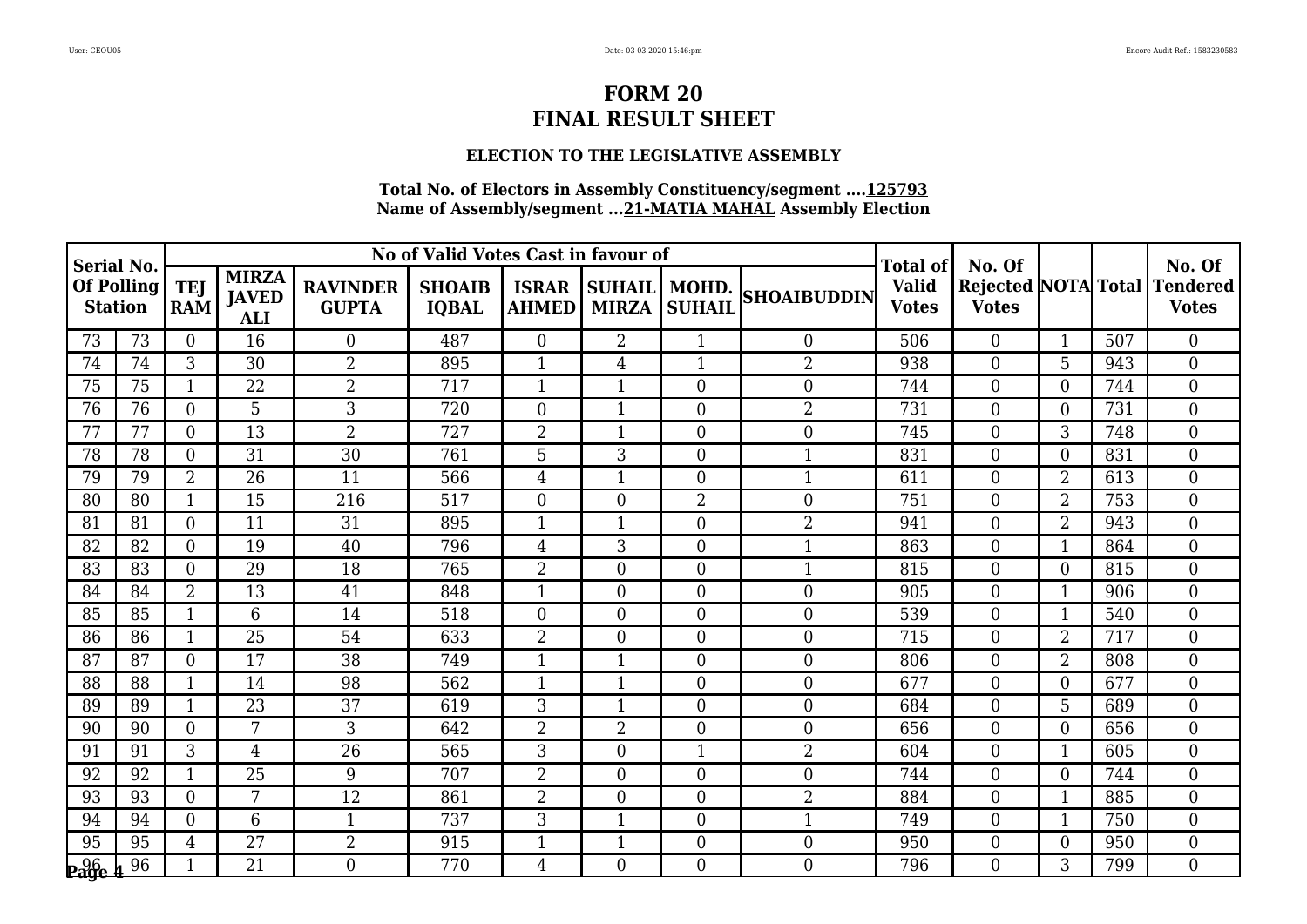### **ELECTION TO THE LEGISLATIVE ASSEMBLY**

| <b>Serial No.</b>            |     |                                                                        |                 |                                 | No of Valid Votes Cast in favour of |                              |                               |                        |                    | Total of                     | No. Of         |                |      | No. Of                                       |
|------------------------------|-----|------------------------------------------------------------------------|-----------------|---------------------------------|-------------------------------------|------------------------------|-------------------------------|------------------------|--------------------|------------------------------|----------------|----------------|------|----------------------------------------------|
| Of Polling<br><b>Station</b> |     | <b>MIRZA</b><br><b>TEJ</b><br><b>JAVED</b><br><b>RAM</b><br><b>ALI</b> |                 | <b>RAVINDER</b><br><b>GUPTA</b> | <b>SHOAIB</b><br><b>IQBAL</b>       | <b>ISRAR</b><br><b>AHMED</b> | <b>SUHAIL</b><br><b>MIRZA</b> | MOHD.<br><b>SUHAIL</b> | <b>SHOAIBUDDIN</b> | <b>Valid</b><br><b>Votes</b> | <b>Votes</b>   |                |      | Rejected NOTA Total Tendered<br><b>Votes</b> |
| 97                           | 97  |                                                                        | 6               | 12                              | 741                                 | $\mathbf{1}$                 | $\mathbf{1}$                  | $\overline{0}$         | $\theta$           | 762                          | $\overline{0}$ | $\Omega$       | 762  | $\theta$                                     |
| 98                           | 98  | 3                                                                      | 20              | 123                             | 794                                 | 3                            | $\overline{4}$                | $\overline{0}$         | $\mathbf{1}$       | 948                          | $\Omega$       | $\overline{2}$ | 950  | $\boldsymbol{0}$                             |
| 99                           | 99  | 2                                                                      | 24              | 23                              | 829                                 | $\overline{2}$               | $\overline{0}$                | $\overline{0}$         | $\boldsymbol{0}$   | 880                          | $\overline{0}$ | $\mathbf{1}$   | 881  | $\boldsymbol{0}$                             |
| 100                          | 100 | 9                                                                      | 29              | 213                             | 753                                 | $\overline{2}$               | $\mathbf{1}$                  | $\boldsymbol{0}$       | $\boldsymbol{0}$   | 1007                         | $\Omega$       | $\mathbf{1}$   | 1008 | $\overline{0}$                               |
| 101                          | 101 | $\Omega$                                                               | 27              | 4                               | 963                                 | $\boldsymbol{0}$             | $\overline{0}$                | $\boldsymbol{0}$       | $\boldsymbol{0}$   | 994                          | $\overline{0}$ | $\overline{2}$ | 996  | $\boldsymbol{0}$                             |
| 102                          | 102 | $\overline{0}$                                                         | 17              | $\overline{4}$                  | 867                                 | $\mathbf{1}$                 | $\overline{0}$                | $\boldsymbol{0}$       | $\mathbf{1}$       | 890                          | $\overline{0}$ | $\overline{0}$ | 890  | $\overline{0}$                               |
| 103                          | 103 | $\Omega$                                                               | 18              | 6                               | 846                                 | 3                            | $\mathbf{1}$                  | $\boldsymbol{0}$       | $\mathbf{1}$       | 875                          | $\overline{0}$ | $\mathbf{1}$   | 876  | $\overline{0}$                               |
| 104                          | 104 | $\Omega$                                                               | 11              | 124                             | 715                                 | $\overline{2}$               | $\mathbf{1}$                  | $\overline{0}$         | 1                  | 854                          | $\Omega$       | 5              | 859  | $\overline{0}$                               |
| 105                          | 105 | $\mathbf 1$                                                            | 20              | 234                             | 229                                 | $\boldsymbol{0}$             | $\overline{0}$                | $\mathbf{1}$           | $\overline{2}$     | 487                          | $\overline{0}$ | $\mathbf{1}$   | 488  | $\mathbf{0}$                                 |
| 106                          | 106 | $\overline{2}$                                                         | 37              | 296                             | 347                                 | $\overline{2}$               | 1                             | $\overline{0}$         | $\overline{0}$     | 685                          | $\Omega$       | 4              | 689  | $\boldsymbol{0}$                             |
| 107                          | 107 |                                                                        | $\overline{2}$  | 95                              | 84                                  | $\mathbf{1}$                 | $\overline{0}$                | $\overline{0}$         | $\boldsymbol{0}$   | 183                          | $\overline{0}$ | $\Omega$       | 183  | $\boldsymbol{0}$                             |
| 108                          | 108 |                                                                        | 20              | 309                             | 361                                 | $\mathbf{1}$                 | $\overline{0}$                | $\boldsymbol{0}$       | $\boldsymbol{0}$   | 692                          | $\overline{0}$ | 8              | 700  | $\mathbf{0}$                                 |
| 109                          | 109 | 5 <sup>2</sup>                                                         | 50              | 11                              | 795                                 | $\boldsymbol{0}$             | $\overline{2}$                | $\overline{0}$         | $\mathbf{1}$       | 864                          | $\Omega$       | 3              | 867  | $\boldsymbol{0}$                             |
| 110                          | 110 | $\overline{2}$                                                         | 26              | 9                               | 545                                 | $\overline{2}$               | $\overline{0}$                | $\mathbf 1$            | 1                  | 586                          | $\Omega$       | $\mathbf{1}$   | 587  | $\boldsymbol{0}$                             |
| 111                          | 111 | 4                                                                      | 37              | 3                               | 942                                 | 5                            | 3                             | $\boldsymbol{0}$       |                    | 995                          | $\overline{0}$ |                | 996  | $\mathbf{0}$                                 |
| 112                          | 112 |                                                                        | 9               | 97                              | 150                                 | $\boldsymbol{0}$             | $\mathbf{1}$                  | $\boldsymbol{0}$       |                    | 259                          | $\overline{0}$ | $\overline{2}$ | 261  | $\boldsymbol{0}$                             |
| 113                          | 113 | $\overline{2}$                                                         | 14              | 206                             | 199                                 | $\overline{2}$               | $\boldsymbol{0}$              | $\overline{0}$         | $\mathbf{1}$       | 424                          | $\overline{0}$ | $\overline{2}$ | 426  | $\boldsymbol{0}$                             |
| 114                          | 114 | $\overline{0}$                                                         | $\overline{12}$ | 178                             | 219                                 | $\overline{0}$               | $\overline{0}$                | $\overline{0}$         | $\overline{0}$     | 409                          | $\overline{0}$ | 5              | 414  | $\overline{0}$                               |
| 115                          | 115 | $\overline{4}$                                                         | $\overline{7}$  | 260                             | 179                                 | $\boldsymbol{0}$             | $\overline{0}$                | $\overline{0}$         | $\boldsymbol{0}$   | 450                          | $\Omega$       | 6              | 456  | $\boldsymbol{0}$                             |
| 116                          | 116 | $\Omega$                                                               | 10              | 277                             | 216                                 | $\boldsymbol{0}$             | $\boldsymbol{0}$              | $\boldsymbol{0}$       | $\boldsymbol{0}$   | 503                          | $\overline{0}$ | 3              | 506  | $\boldsymbol{0}$                             |
| 117                          | 117 | 4                                                                      | 35              | 192                             | 371                                 | $\mathbf{1}$                 | 8                             | $\boldsymbol{0}$       |                    | 612                          | $\overline{0}$ | $\mathbf{1}$   | 613  | $\overline{0}$                               |
| 118                          | 118 | $\overline{2}$                                                         | 11              | 3                               | 405                                 | $\overline{2}$               | $\mathbf{1}$                  | $\overline{0}$         |                    | 425                          | $\overline{0}$ | 3              | 428  | $\boldsymbol{0}$                             |
| 119                          | 119 | $\mathbf{1}$                                                           | 11              | 16                              | 648                                 | $\overline{2}$               | 3                             | $\mathbf{1}$           | $\boldsymbol{0}$   | 682                          | $\overline{0}$ | 3              | 685  | $\boldsymbol{0}$                             |
| $_{\rm{Page\,}b}^{\rm{120}}$ | 120 | 3                                                                      | 19              | 27                              | 615                                 | $\mathbf{1}$                 | $\overline{2}$                | $\overline{0}$         | $\overline{2}$     | 669                          | $\Omega$       | 3              | 672  | $\theta$                                     |